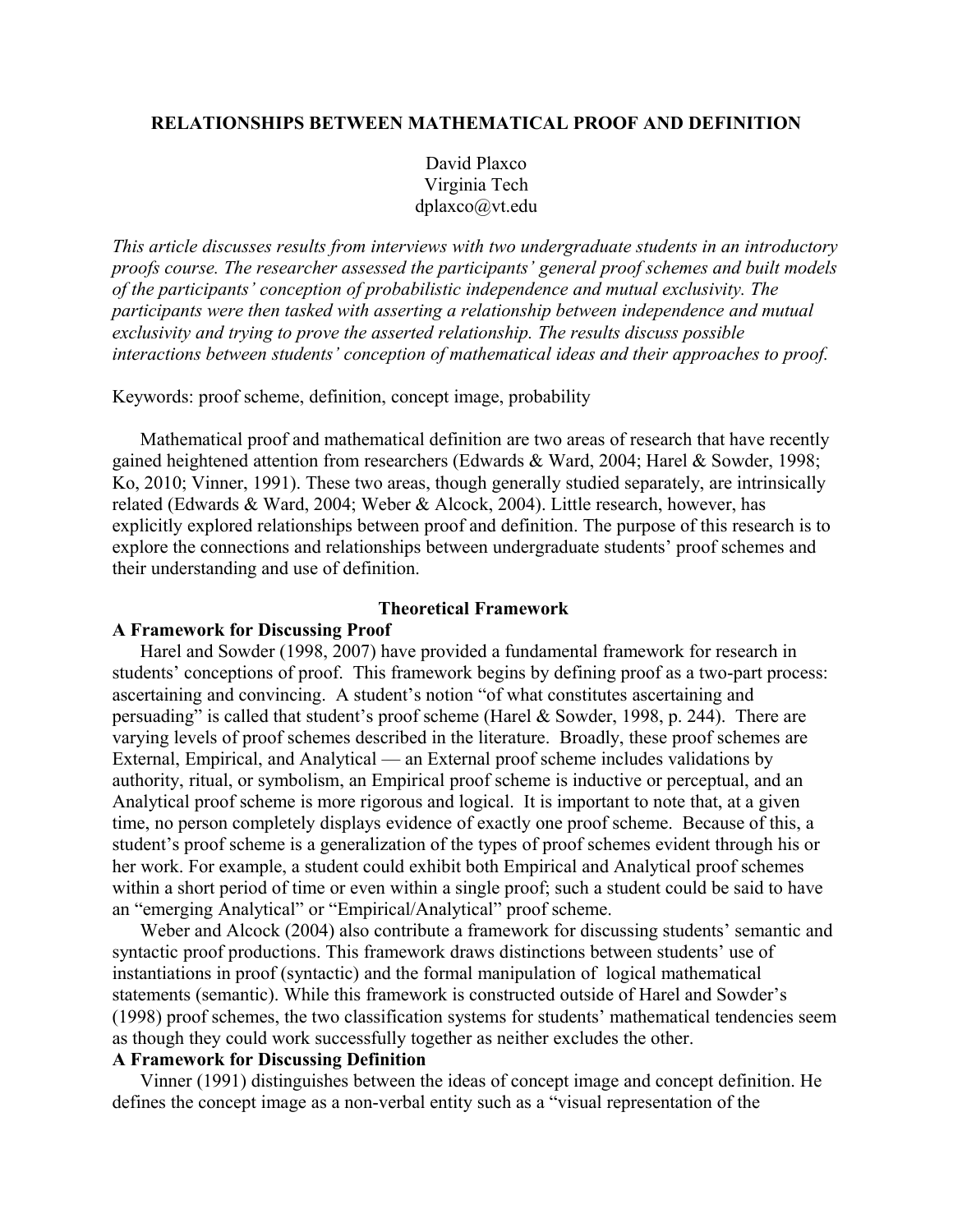concept… [or] a collection of impressions or experiences" (p. 68) which our mind associates with the concept. In contrast, the concept definition is the formal mathematical definition of a concept. These two ideas are not necessarily — and, one could argue, seldom — the same thing. Vinner uses the sentence, "my nice green car is parked in front of my house," as an example of concept image (p.67). He argues that the reader or listener does not necessarily consider the definition of each word in the sentence, but that each word invokes a generic concept image in his or her mind, the collection of which allows the sentence to take form as a whole impression. **Probability as a Context**

Manage and Scariano (2010) provided a useful context in which this research was conducted. The authors found that most of the students in their study thought that two events being independent implied that they were mutually exclusive and vice versa. Although one's initial reaction may be to conclude this exact relationship, after careful consideration of the two concepts one realizes the two terms have almost exactly opposite meanings. This "almost" is attributed to cases in which one or both of the events has zero probability. Otherwise (i.e., if two events have nonzero probability), independence implies that two events are not mutually exclusive and mutually exclusive events are not independent. When asked to prove this relationship between independence and mutual exclusivity, one must address his or her own conceptions of independence and mutual exclusivity, compare the two concepts, ascertain the relationship between the two, and try to convince others. So, this relationship between mutual exclusivity and independence will provide a context for exploring the use of definition in proof.

#### **Methods**

The researcher conducted semi-structured interviews with three undergraduate students – Alex, Betty, and Caroline – who were enrolled in an Introduction to Proofs course. All three students were mathematics majors in their third year and were chosen randomly from a group of volunteers. None of the students were compensated for their participation. Each participant completed three interviews, each lasting approximately one hour.

Each of the three interviews had its own unique goal: (Interview 1) to gauge the participants' general proof schemes, (Interview 2) to gain insight into the participants' concept definitions and concept images of specific mathematical terms, and (Interview 3) to observe and analyze the participants' use of definition and imagery while proving relationships about the mathematical terms discussed in the previous interview.

# **Data Collection**

All interviews were recorded using both video and audio devices. The researcher kept notes throughout the interviews and all participant work was collected. The first interview was designed to gather a general understanding of each participant's proof scheme. The interview consisted of each participant assessing a "matrix of proofs," which is a 3-by-3 grid of mathematical proofs. Each row in the matrix contained three variations of proof of the same mathematical relationship, reflecting Harel and Sowder's (1998) three major proof schemes-Analytical, External, and Empirical. The participants were asked to assess each proof for mathematical and logical correctness. From these responses, the researcher determined the aspects of mathematical proof that the participants considered important and/or necessary or, conversely, unimportant and/or unnecessary. In turn, the researcher used the participants' responses and reasoning in order to form a notion of each participant's general proof schemes.

In the second interview, the researcher collected the participants' definitions of mutually exclusive events and independence. The researcher also asked the participants to consider several events in various sample spaces and determine whether pairs of events were mutually exclusive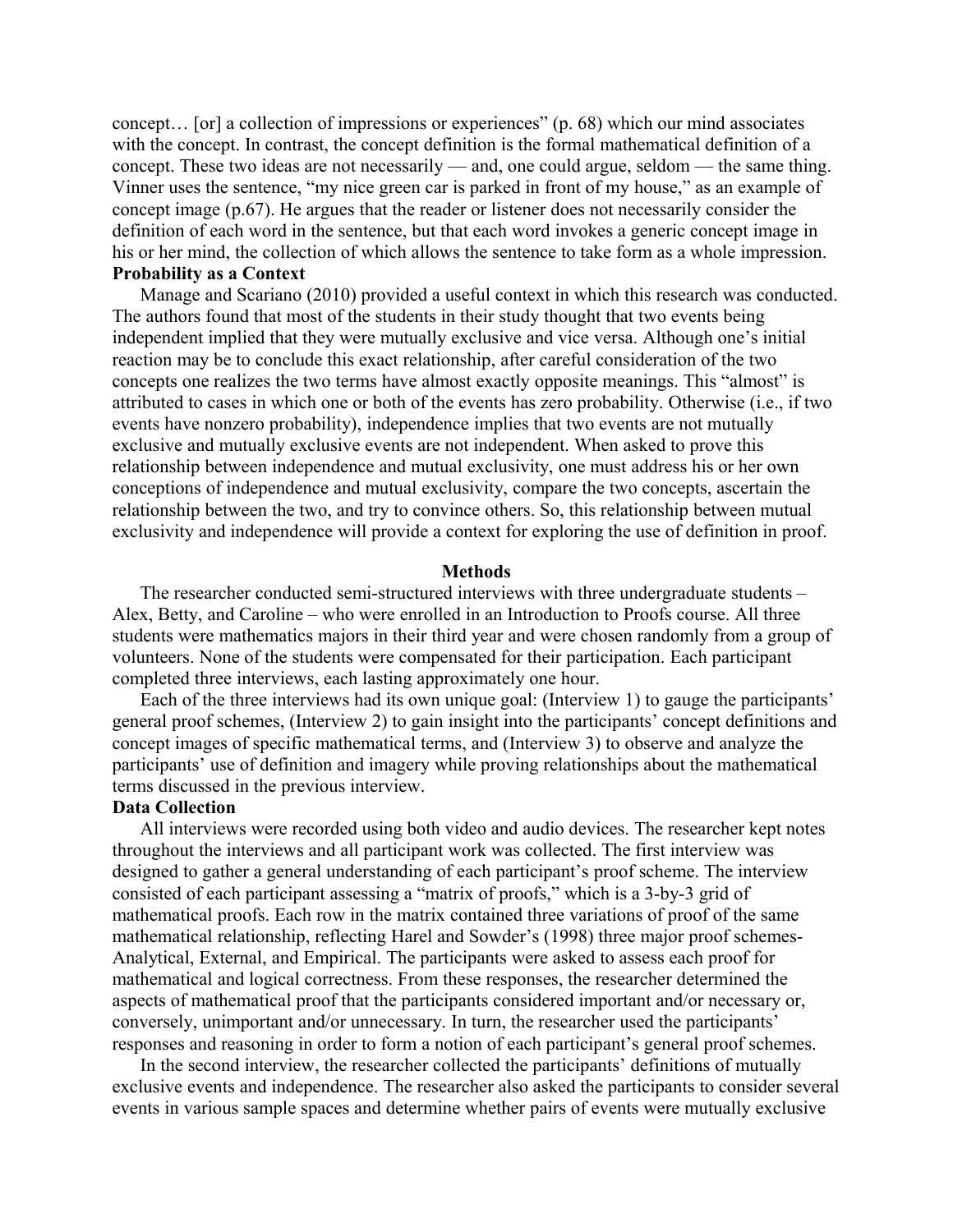and/or independent. Participants were also invited to introduce their own events and sample spaces to elaborate points that came up during discussion. This was intended to provide the interviewer with insight not only into how the participants defined each of the two terms, but also how these terms were applied in various probabilistic contexts. The researcher could then distinguish between the participants' concept definitions (collected directly) and concept images (drawn from examples, phrasing, etc.).

The third interview was designed to provide a context wherein the participants could assert a mathematical relationship between independence and mutual exclusivity and then attempt to prove this relationship. The participants were asked to assert two main relationships: given that two events have nonzero probabilities in the same sample space, does independence imply mutual exclusivity and does mutual exclusivity imply independence? These questions were posed as two separate multiple-choice questions, as in Manage and Scariano (2010). **Data Analysis**

The researcher analyzed each video and audio recording after each interview in order to determine the participants' proof schemes, identify major themes in the participants' reasoning, model participants' understanding of mutual exclusivity and independence, draw quotes from the dialogue to support such models, and develop individualized clarifying tasks for the subsequent interview. Throughout the video analysis, video clips were taken that supported or challenged working models of participant thinking. These videos were collectively re-analyzed in order to confirm or reevaluate a model. The researcher would then develop questions for the subsequent interview that would be used to help clarify conflicts within the model.

# **Results**

For the sake of depth and limited length, we discuss only Alex and Betty here. **Alex** 

Throughout the first interview, Alex exhibited a predominately Analytic proof scheme. Eventually he correctly supported all Deductive proofs and refuted all Empirical and External proofs, citing appropriate flaws in logic or reasoning. In a few instances, he showed signs of relying on a proof's form rather than content, signifying an occasional tendency toward a Ritual (External) proof scheme. Alex was also very pedantic about precise details, reflecting a skeptical point of view and checking for logical progression in each proof.

Alex displayed a deep understanding of examples and their use in proof. This was quickly evident in the first example in the matrix of proofs. This proof, applying an Inductive (Empirical) proof scheme, used an example of a large random number that exhibited the desired result. After reading the argument, Alex immediately said, "Yeah, this is bogus." He later refuted other inductive proofs very similar to the first. These examples highlight Alex's ability to refute proofs that inappropriately use examples.

Another interesting aspect of Alex's proof scheme is his emphasis on the axioms of real numbers and considering the space in which he was working. These qualities were evident in three instances. In the first two cases, Alex explicitly applied the axiom of the closure of integers under addition and multiplication. In the second case, Alex also invoked the associativity axiom for real numbers. In the third case, Alex suggested that the sum of the interior angles of a triangle might not be 180° in non-Euclidean space. While this could be a manifestation of the rigor required in his Introduction to Proofs course, it is evident from these examples that Alex had internalized a mindset that considers the system in which a proof is argued and its fundamental axioms. It should be noted that Alex's use of axioms in this interview reflects Harel and Sowder's (1998) Intuitive-Axiomatic proof scheme.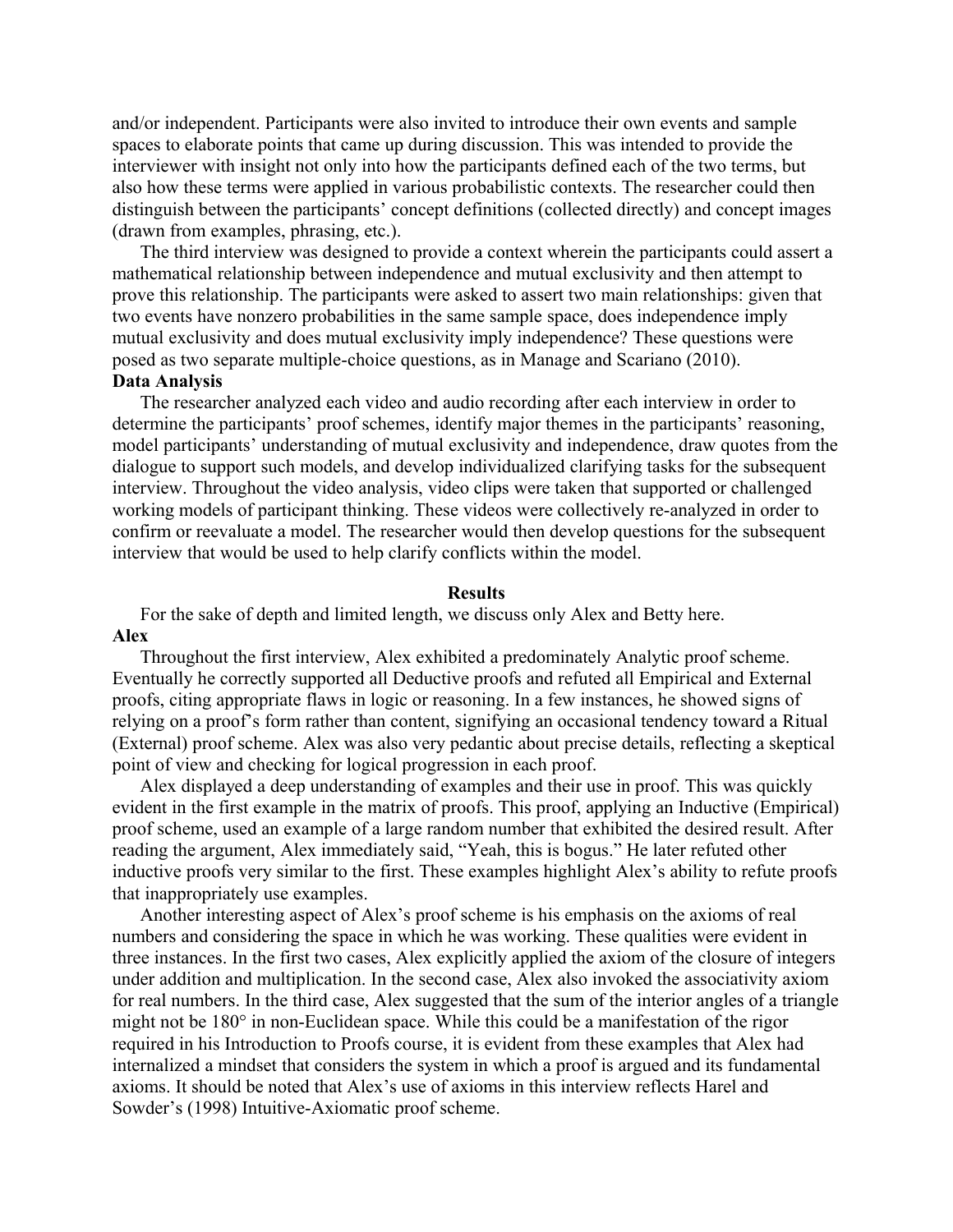These qualities of Alex's proof scheme combine to support an initial emphasis on the form of a proof and then careful investigation of motivation and justification at each line of an argument. This emphasis was manifested in his pedantic discussions of the proof writer's justification, his use of axioms, and refutation of proofs by example. We see Alex used the form of a proof to make initial judgments, but his skepticism forced him to evaluate a proof based on its line-byline merit. From this, we can conclude that Alex generally displays an Intuitive-Axiomatic (Analytical) proof scheme with tendencies toward a Ritual (External) proof scheme.

In the second interview Alex explored two sample spaces and discussed a few other examples that he used to help describe his understanding of mutual exclusivity and independence. As we will see, Alex displayed an extremely internalized and powerful conception of independence. Alex defined independence as, "[when] the outcome of one event does not affect the outcome of a subsequent event." This definition implies an emphasis on a sequence of events, where one of the events being considered must occur prior to the other.

With regard to mutual exclusivity, however, Alex was less certain of a formal definition changing his definition twice throughout the interview until eventually declaring, "[Mutual exclusivity is when] performing an event or series of events causes a subsequent event to have zero probability of happening." Again, Alex uses the word "subsequent" in his definition, which implies that this relationship is defined over a period of time. It is important to note that Alex's initial definition of mutual exclusivity (consistent with the mathematical definition) was not defined over time, but rather instantaneously. It was not until he had considered examples in the two given sample spaces that he changed this definition to more closely resemble his definition of independence.

When prompted for an example of independent events, Alex gave two examples: a die and a coin. He stated that rolling a six on the first roll of a die does not affect rolling a six on the second roll of a die and gave an analogous explanation for the coin. These examples are consistent with his definition of independence, implying that the two events in consideration take place at separate times. His initial examples of mutually exclusive events exhibited what he described as "well-defined states" including raining versus not raining, sides of a die ("you can't roll both a 5 and a 1"), and a coin ("it's either heads or tails"). These examples support his original definition, which considers the two outcomes instantaneously in that it cannot both rain and not rain at the same time. Later in the interview, however (after changing his definition of mutual exclusivity), Alex described repeatedly drawing "any card" without replacement until all spades were exhausted. In this case, drawing "any card" and drawing a spade were mutually exclusive since drawing "any card" can eventually cause drawing a spade to have probability zero. This example seems much more convoluted than the first three examples, but supports Alex's newer definition of mutual exclusivity.

 We can see that Alex's conception of independence was so strong that it not only influenced how he defined mutual exclusivity, but also caused him to reject three different examples and develop a new concept image for mutual exclusivity wherein one event must cause a subsequent event to be impossible. This new concept image was so strong that, when asked to reconcile this new definition with his original examples, Alex reneged on their mutual exclusivity (e.g., heads on a coin does not cause "not tails" later).

Equally intriguing is the fact that Alex independently asserted a corollary to his new definition of mutual exclusivity. In this corollary, Alex stated that if the two events are mutually exclusive, then they cannot be independent. This reflects the (almost) exact relationship outlined in Manage and Scariano (2010) and investigated in the third interview of this research. Alex used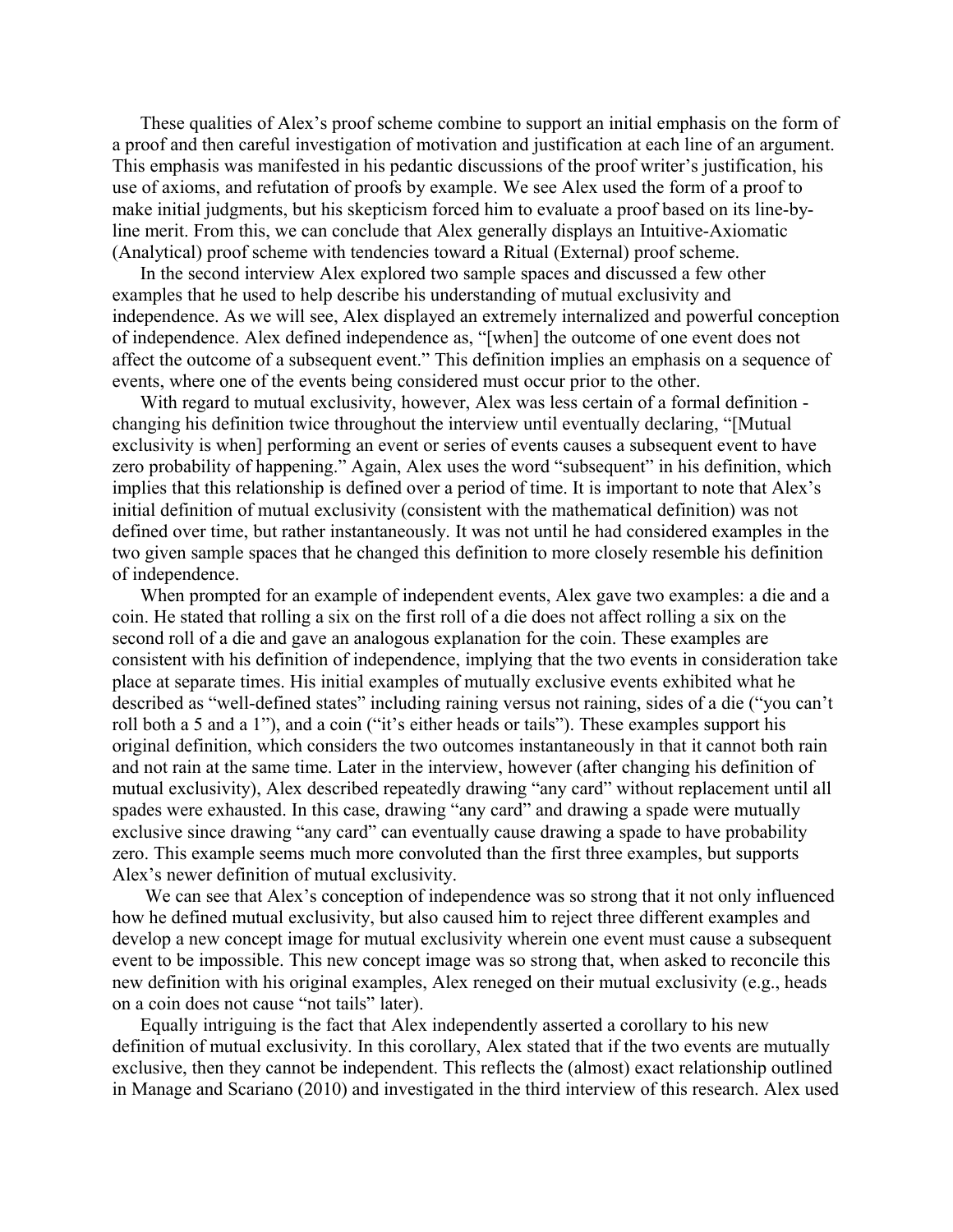an explanation analogous to that described in Manage and Scariano (2010). He asserted that, since one event causes the second event to have zero probability, the first event changes the probability of the second event and therefore the two events are not independent. It should be noted, however, that Alex did not consider the case when the second event in the sequence already had zero probability.

In the third interview, Alex responded that if two events were mutually exclusive this implied that they were not independent. This claim was made using his final definition of mutual exclusivity. He directly referenced his own corollary from the second interview in which he made this exact assertion. Alex also claimed that if two events are independent then they are not mutually exclusive. He supports his answer choice by saying, "one event's not affecting the other event at all so, I mean, it's not going to cause it to have zero probability cause it's not changing the probability of the next event." As with the first question, this answer choice supports the relationship between the mathematical definitions of independence and mutual exclusivity for nonzero events.

#### **Betty**

Betty displayed a predominately Analytic proof scheme with the exception that she accepted one proof based on its appearance and another proof based on its form. Betty correctly refuted the three examples of Inductive (Empirical) proofs, but accepted one Deductive proof because it "seem[ed] more mathematical." Her refutation of the inductive proofs shows her understanding of the importance of a general proof for all cases. Betty's acceptance of a proof based on its seeming mathematical qualities and acceptance of a false proof by the principle of mathematical induction, however, indicate a tendency toward External (Ritual) and Empirical (Perceptual) proof schemes.

Betty showed an insistence on understanding very specific aspects of a proof rather than drawing any assumptions about the proof's process with the exception of one case. She quickly accepted a proof by mathematical induction. Here, she was likely preoccupied with the form (or "look") of the proof, rather than its mathematical validity. This idea was supported when Betty stated that her class had recently discussed the principle of mathematical induction. When asked which of the first three proofs she preferred, Betty chose the last proof because the processes in the second proof were not obvious to her. This reflects a need to understand connections in a proof, even though this need was temporarily suspended in the case of mathematical induction. This need was also addressed later in the interview, when Betty described the process of verifying for herself relationships she felt she did not understand in class.

Throughout the rest of the first interview, Betty correctly refuted Empirical and External proofs and accepted Analytical proofs. She rejected the false proofs with little hesitance. At one point, Betty described combinations of negating the hypotheses statements of the Inductive proofs, showing a clear understanding of logical proof, counterexamples, and proof by contradiction. She also reflected an ability to identify false proof by example. These examples show a healthy skepticism of Authoritarian and Ritual proof, both of which are External proof schemes. Additionally, Betty's explanations in refuting Inductive proof schemes support an emphasis on proof for all cases.

When asked what it meant for two events in a sample space to be independent, Betty responded, "The intersection is zero. Is it? That's what I'm asking. I don't remember." Betty almost instantly changed this to, "Two events are independent if the probability of A occurring does not affect the probability of B occurring." Betty then described the independence of events A and B using the equation  $P(A) = P(A|B)$ . Neither of these representations necessarily implies a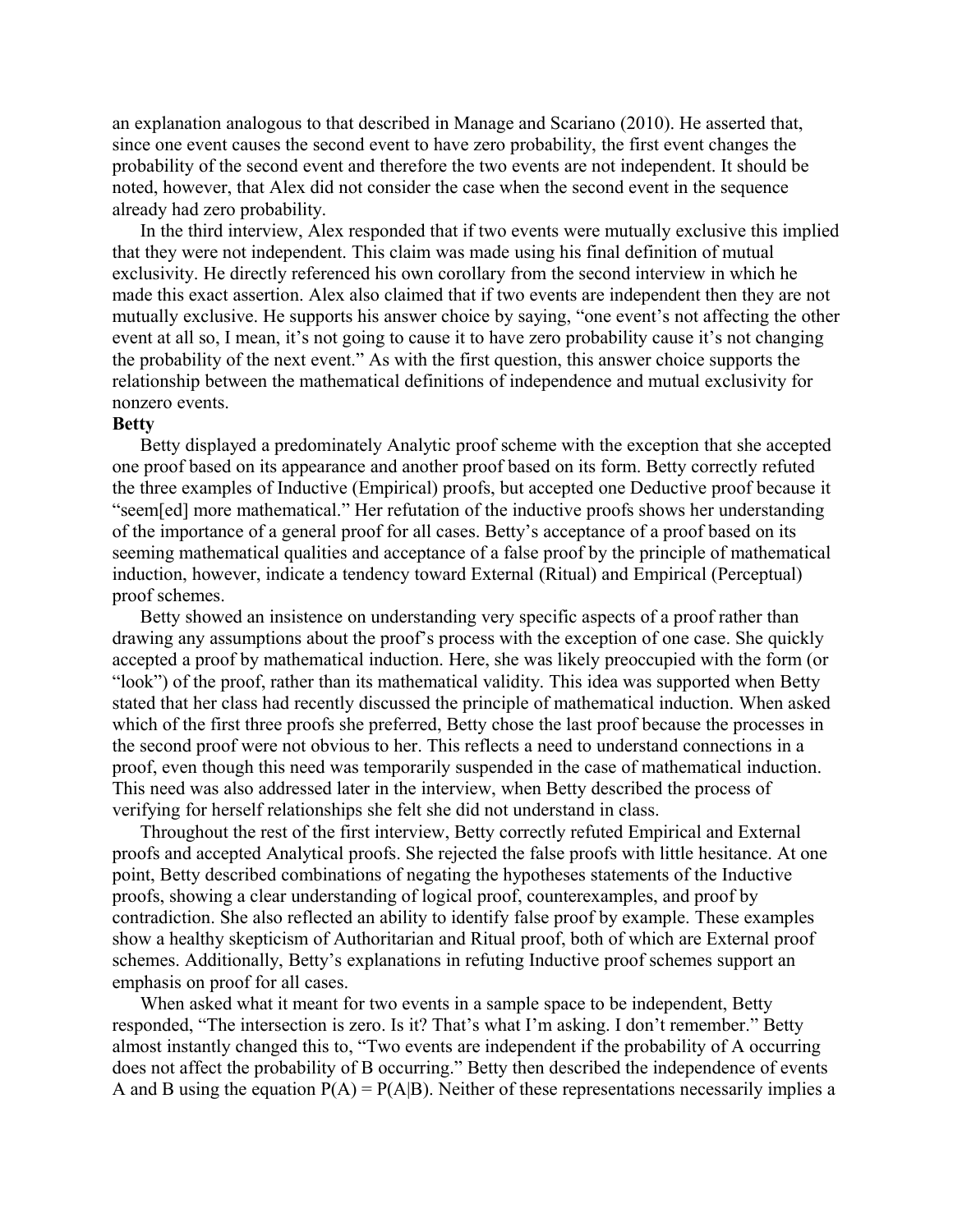chronological distinction between events A and B (as was seen with Alex's use of the word "subsequent"). But, when prompted for an example of independent events, Betty described the act of picking a card from a deck of fifty-two cards and putting it back so that the probability of picking a second card is not affected. Similarly, when asked for an example of events not being independent, Betty provided the case of picking a card and not replacing it. These examples are consistent with a conception of independence in the context of a "with replacement" and "without replacement" conditioning event.

In contrast, Betty defined mutually exclusive events with the statement, "you can't have both at the same time." This definition explicitly states that the events can be compared instantaneously. Here, Betty gave the example that the choosing the queen of hearts and choosing the jack of diamonds are mutually exclusive because they cannot both occur when one card is drawn. We notice that this definition is consistent with the mathematical definition and that this example is consistent with Betty's definition. Betty did spend much more time defining mutually exclusive events compared to her definition of independence, but once she determined this definition, she held firm to its accuracy saying, "I'm sorted now." This reflects her need in first interview to prove relationships in order to understand them.

Betty's initial confusion of independent events as events that "don't happen at the same time" reflects the most common misconception in Manage and Scariano (2010). Although she quickly changed her mind about the definition of independence, this confusion was apparent in her use of mathematical notation to represent the ideas (discussed below). Also, when explaining her conditional notation of independence, Betty described two independent events as "completely separate," which one could argue is a descriptor more applicable to mutually exclusive events since their intersection is empty.

More than once, Betty wrote an equation involving probabilities saying, "That's just something I remember from probability." For instance, she initially used "P(A∩B)=0" to represent independence and used the equation "P(A∩B)=P(A)\*P(B)" to define mutual exclusivity. These equations were quickly erased. The former, however, was eventually used to describe mutual exclusivity. For the latter, Betty admitted, "[I have] no idea where that came from or if that's even mutually exclusive. And I would not be able to come up with [it]." We notice that Betty's second description of independence,  $P(A)=P(A|B)$ , is true unless the probability of B is zero. In this case, the statement P(A|B) makes no sense, although it could be adapted to say, "two events A and B are independent if both have nonzero probability,  $P(A)=P(A|B)$ , and  $P(B)=P(B|A)$ ."

In this interview, we see that Betty's concept definitions, though initially inconsistent, are each strongly internalized when evaluating the independence and mutual exclusivity of specific events in specific sample spaces. This is evident because once Betty defined each term, she was "sorted" on how to verify them and seemed to develop quick checking schema in order to do this (e.g., "Can these happen at the same time?"). Her spoken reasoning for two events' independence and mutual exclusivity reflected these quick checks.

In response to each of the two questions in the third interview, Betty concluded that there was not enough information about the sample space and that two mutually exclusive events can be both independent and not independent. This led her to respond that there was not enough information about the sample space or the context of selecting events in the sample space to determine a relationship. She explained that in the previous interview she had seen mutually exclusive events that were both independent and not independent (a copy of her responses from the second interview was presented to her). She also explained that she saw independent events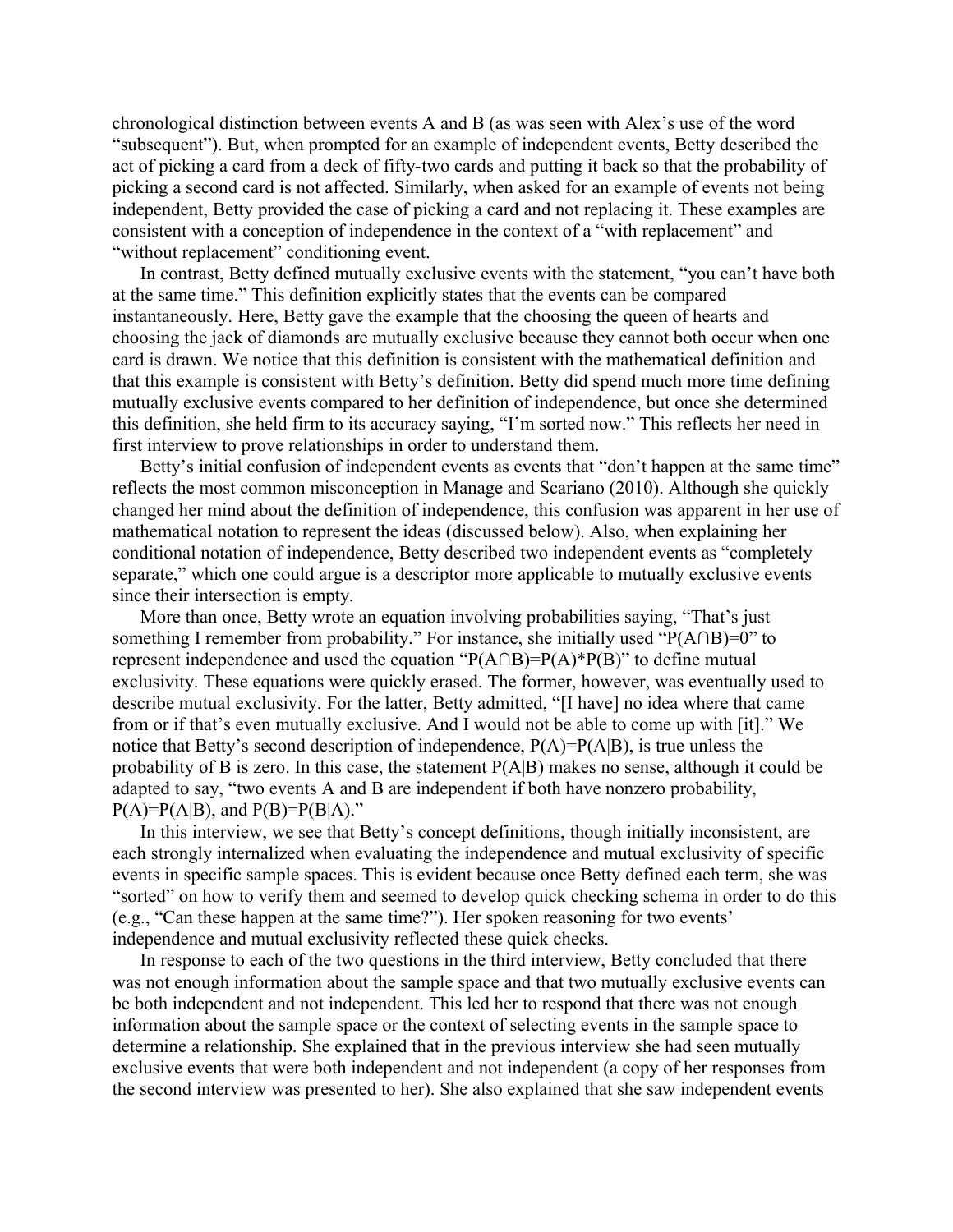that were both mutually exclusive and not mutually exclusive in the second sample space. From this, Betty reasoned that more information was needed about both the sample space and the actions taken between the occurrence of the first event and second (e.g., replacement, nonreplacement). Again, we see independence is affected by the context in which the events take place.

Betty's proof scheme showed that she is more inclined to want to verify mathematical relationships on her own. This was evident as she "sorted" herself about the definitions of independence and mutual exclusivity. During this process, Betty successfully reconciled her definitions of the terms with symbolic representations (about which she was admittedly unsure) that she had recalled from her statistics course. Betty used these definitions to investigate the sample spaces in the second interview, the results of which had a direct affect on her reasoning in the third interview. Because Betty's definition of independence relied so heavily on the sample space and whether replacement occurred, she had examples of all different combinations of independence and mutual exclusivity.

#### **Conclusion**

We see that proof schemes can be both restricted and enhanced by students' definitions of the mathematical ideas they consider. Though her reasoning was logically based on her previous experiences in the samples spaces, Betty's conception of independence and mutual exclusivity caused her to require more information about the sample spaces in question, in turn restricting her ability to draw conclusions between the two concepts. On the other hand, Alex's ability to adapt his concept image and concept definition of mutual exclusivity allowed him to logically conclude both directions of the relationship between mutual exclusivity and independence, however correct or incorrect his definition may have been.

In his proof, Alex claimed from his concept definition of mutual exclusivity that each mutually exclusive event would cause the other to have zero probability. This would make the two events "not independent" since his definition of independence necessitated each event to "not affect a subsequent event." Using similar reasoning, Alex concluded that independence implied "not mutual exclusivity." It should be noted however that, despite Alex's focus on "proof for every case" in the first interview, he failed to assert a relationship for the case when one or both events were given to have zero probabilities. The contrast between his assertions about proof and his actions in proving this relationship reflects the "pathological" nature of zero probability cases pointed out by Kelly and Zwiers (1986). Interestingly, this also points to a characteristic of his definitions that may have influenced his thought process: an event with zero probability cannot "happen first" and therefore can neither cause nor affect any other event, as the definitions require.

Betty's was unable to logically assert any certain relationship between the two concepts. This resulted from such strong concept images of independence and mutual exclusivity. More specifically, Betty's personal experiences in the sample spaces allowed her to provide counterexamples to any explicit relationship between the two concepts. Since specific characteristics of sample spaces affected two events' independence, she required information about a sample space in order to make inferences about the events in question. This prevented Betty from generalizing to all cases an explicit relationship between mutual exclusivity and independence, which her proof scheme required.

Recalling the Alex and Betty's general proof schemes (mostly Analytical with slight Empirical and External tendencies), we consider how these related to their use of definition. Alex's dynamic concept image and unsolicited production of the lemma for the definition of